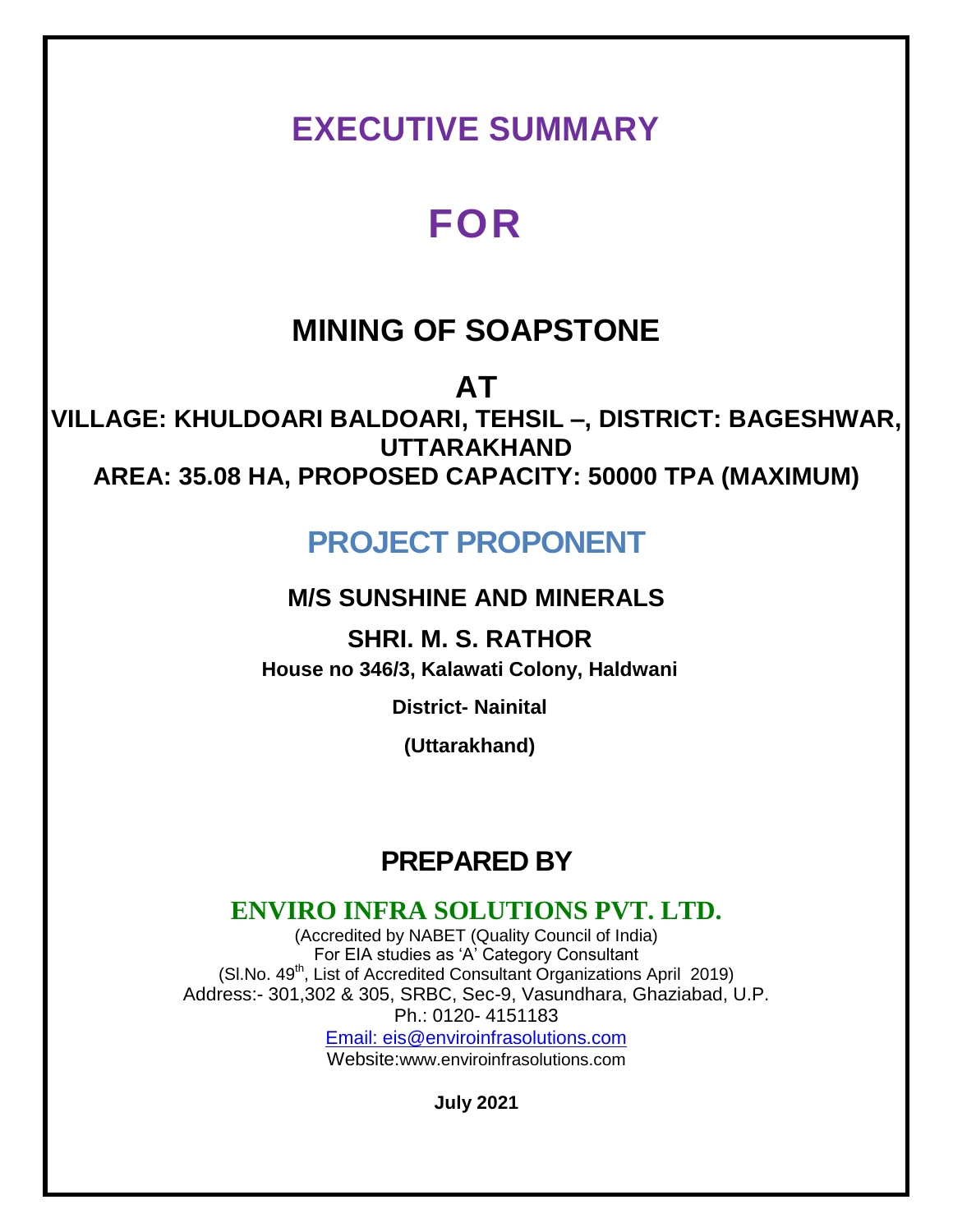### **EXECUTIVE SUMMARY**

#### **E1 INTRODUCTION**

#### **E1.1 PURPOSE OF THE REPORT**

M/s Sunshine and Minerals proposes the Soapstone Mine extending over an area of 35.08 ha (50000 TPA (maximum) of Soapstone) in Village – Khuldoari Baldoari, Tehsil & District - Bageshwar, Uttarakhand. The proposal for TO0R was considered in its meeting dated 03 June 2021 and since the project comes under B1 Category with cluster situation. The draft Environmental Impact Assessment report has been prepared to comply with the standard Terms of Reference (ToR), under EIA notification of the MoEF&CC dated 14th September, 2006 and amended thereof, for seeking environmental clearance for mining of soapstone in the applied mining lease area.

#### **E2 IDENTIFICATION OF PROJECT & PROJECT PROPONENT**

#### **E2.1 Identification of Project**

The Proposed Soapstone mine is executed over an area of 35.08 ha in Village – Khuldari Baldoari, Tehsil & District - Bageshwar, Uttarakhand. The maximum production rate is of 50000 TPA of soapstone production.

The cost of the project is Rs.50 lakhs.

#### **E2.2 Project Proponent**

The project proponent is M/s Sunshine and Minerals . The proposed Soapstone Mine extends over an area of 35.08 Ha (50000 TPA (maximum) of Soapstone) Village – Khuldoari Baldoari, Tehsil & District - Bageshwar, Uttarakhand. The LOI of proposed Soapstone Mine was granted in favour of M/s Sunshine and Minerals for period of 50 years by the Govt. of Uttarakhand. The proposed rate of production is 50000 TPA (maximum) of soapstone. The estimated project cost is Rs 50 lakhs. The expected life of mine is 50 years.

#### **Address of the applicant**

M/s Sunshine and Minerals

R/O - House no 346/3, Kalawati Colony, Haldwani

District- Nainital

(Uttarakhand)

#### **E3 BRIEF DESCRIPTION OF PROJECT**

#### **E3.1 Nature of the Project**

The proposed Soapstone Mine, project will adopt opencast manual cum semi mechanized method. The mine is executed over a lease area of about 35.080 ha, for the production of 50,000 TPA of soapstone.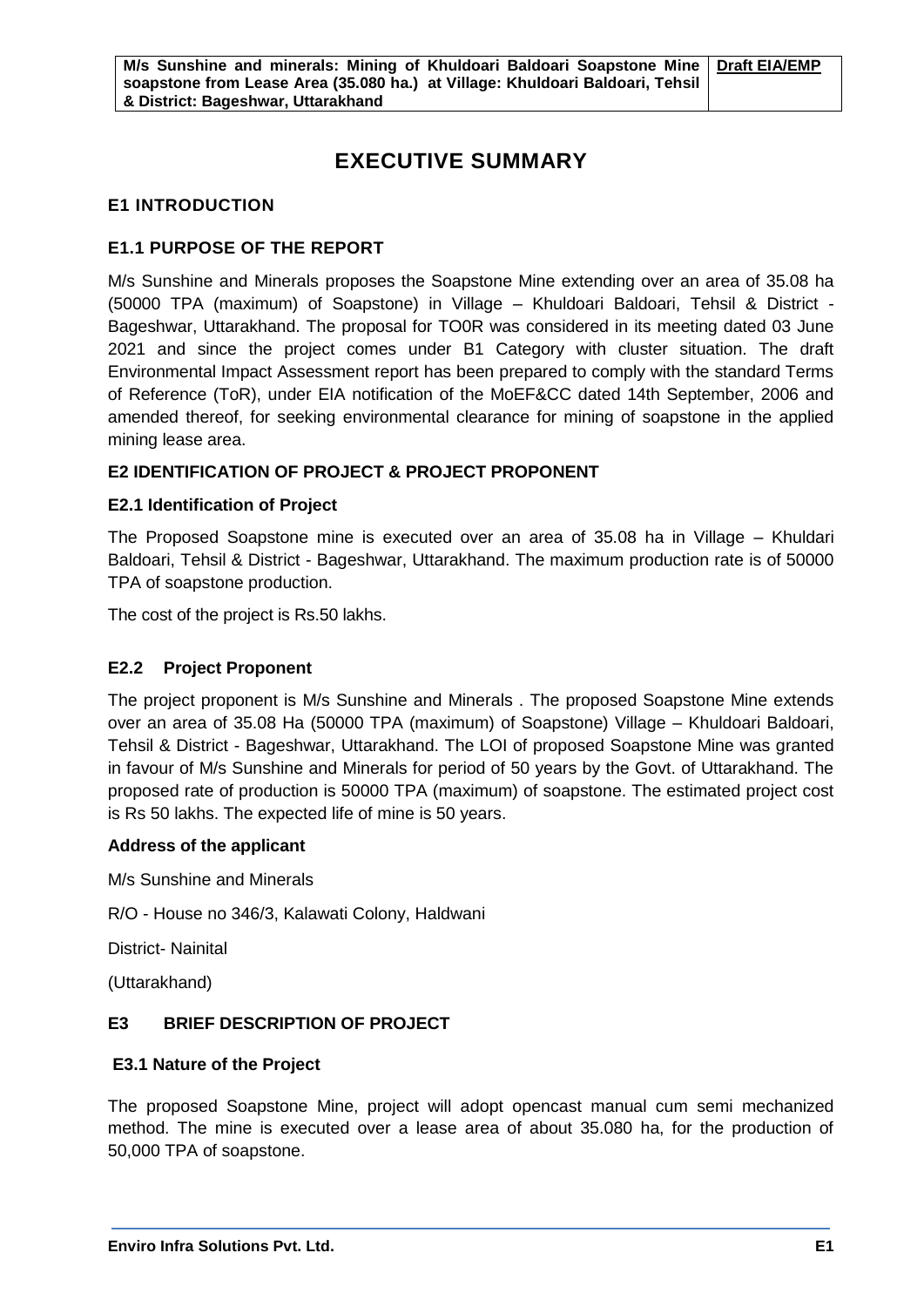Therefore as per the EIA Notification dated 15th January, 2016 and 1st July, 2016, the project comes under "B1" Category since the area is greater than 5 ha.

#### **E3.2 Size of the Project**

The proposed Soapstone mining project extends over an area of 35.08 ha with the target maximum production capacity of mine is about 50000 TPA (maximum) of Soapstone.

#### **E3.3 Anticipated Life of Project and Cost of the Project**

The projected life of the mine is 50 years. The cost of the project is about Rs. 50 lakhs.

#### **E3.4 Location of the Project**

The proposed Soapstone Mine lease comes under Village – Khuldoari Baldoari, Tehsil & District - Bageshwar, Uttarakhand. Geo-graphically the ML area extends from North Latitude : 29°52'33.48" N to 29°52'59.05" N and East Longitude: 79°47'44.31" E to 79°48'40.81" E with an elevation of about 1350 m reduced level (RL). The area falls in Survey of India topo sheet No. 53 O/13.

#### **E4 PROJECT DESCRIPTION**

#### **E4.1 Salient Features of Mine Lease**

The salient features of mine lease are given in **Table E1** below:

| Sr. No.        | <b>Parameter</b>                          | <b>Description</b>                                |  |
|----------------|-------------------------------------------|---------------------------------------------------|--|
|                |                                           | Proposed M/s Sunshine and minerals: Mining of     |  |
|                |                                           | Khuldoari Baldoari Soapstone Mine soapstone       |  |
| 1              | Name of the Mine                          | from Lease Area (35.080 ha.) at Village:          |  |
|                |                                           | Khuldoari Baldoari, Tehsil & District: Bageshwar, |  |
|                |                                           | Uttarakhand                                       |  |
| 2              | Mining Capacity                           | 50000 (maximum) TPA of Soapstone                  |  |
| $\overline{3}$ | Longitude Latitude                        | 29°52'33.48" N to 29°52'59.05" N                  |  |
|                |                                           | 79°47'44.31" E to 79°48'40.81" E                  |  |
| 4              | Method of mining                          | Opencast semi mechanized method                   |  |
| 5              | Total ML area                             | 35.08 Ha                                          |  |
| 6              | Extent of mechanization                   | Excavator shall be deployed for extraction of     |  |
|                |                                           | top soil, interburden and mineral. No drilling    |  |
|                |                                           | and blasting will be done.                        |  |
| $\overline{7}$ | Bench height & width                      | 3m                                                |  |
| 8              | <b>Bench Slope</b>                        | $70^\circ$                                        |  |
| 9              | Slope of track                            | 1:8 to 1:20                                       |  |
| 10             | <b>Transportation of Material</b>         | The mineral will be supplied in the local         |  |
|                |                                           | market by trucks/tippers.                         |  |
| 11             | Manpower<br>108 persons                   |                                                   |  |
| 12             | <b>Water Requirement</b><br><b>20 KLD</b> |                                                   |  |
| 13             | Source of Water                           | Nearby Natural Springs (nalah)                    |  |
| 14             | Greenbelt development                     | 0.385 ha                                          |  |
|                | Plantation (Mine life end)                |                                                   |  |

#### **Table E1: Salient Features of mine lease area**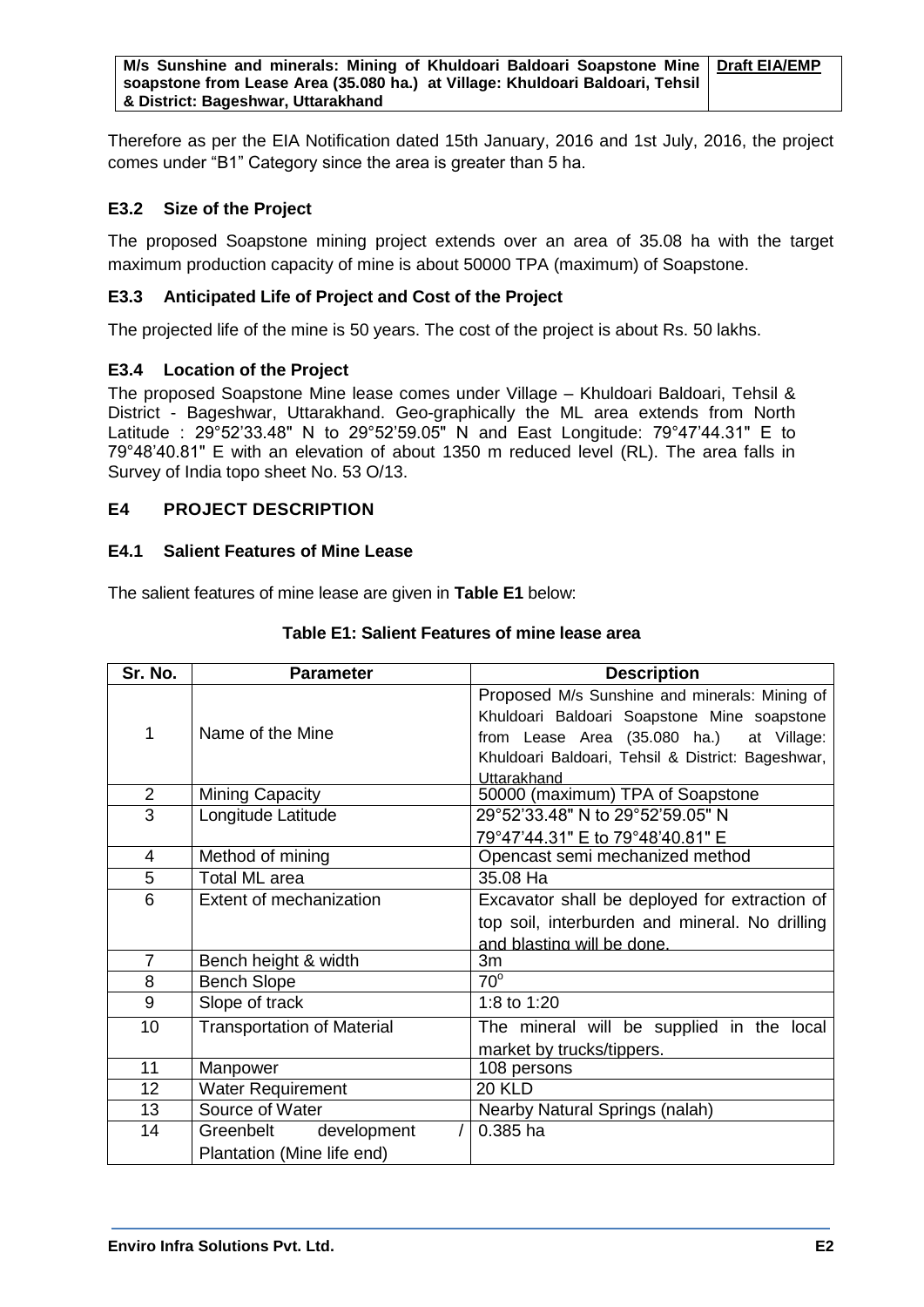**M/s Sunshine and minerals: Mining of Khuldoari Baldoari Soapstone Mine soapstone from Lease Area (35.080 ha.) at Village: Khuldoari Baldoari, Tehsil & District: Bageshwar, Uttarakhand Draft EIA/EMP**

| 15. | No. of saplings proposed in the 21733 |  |
|-----|---------------------------------------|--|
|     | next 5 years                          |  |

#### **E4.2 Mine Development and Production**

The mining will be done semi-mechanized way in open cast method in quite a systematic manner by forming 3m high benches. However, there may be minor variation in the width andheight which the lessee will keep on mending. The top soil and interburden to be scrapped with the help of JCB machine, dozer, shovels, pickaxe, spade & crowbar and will be stacked separately in dump yard located near the working pit. The developmental working will be done by construction of road/track to different working benches, removal of top soil and interburden. The soil will be filled into the bags, loaded on mules and unload into stockyard.

Year wise Production details are given in **Table E2** below.

**Table E2: Year wise Production of Soapstone Mine**

| Year                       |       |       | $\mathbf{III}$ |       |       | <b>Total</b> |
|----------------------------|-------|-------|----------------|-------|-------|--------------|
| <b>Proposed Production</b> | 37000 | 40000 | 50000          | 45000 | 45000 | 217000       |
| <b>(Tonne)</b>             |       |       |                |       |       |              |

The quantity of top soil, waste rock from pit to be generated during next five years is given in **Table E3** below:

| Year  | <b>Top Soil</b> | Interburden (cum) | <b>Mineral Rejects</b> |
|-------|-----------------|-------------------|------------------------|
|       | (cum)           |                   | (cum)                  |
|       | 4291            | 38817             | 43108                  |
| Ш     | 4497            | 41964             | 46462                  |
| Ш     | 4816            | 51572             | 56388                  |
| IV    | 6312            | 47039             | 42042                  |
| v     | 4397            | 46361             | 50757                  |
| Total | 24313           | 225753            | 238757                 |

#### **Table E3: Quantity of top soil, waste rock from pit to be generated during next five years**

#### **E4.3 Method of Mining**

The salient points of proposed method of mining are given below:

- $\triangleright$  Mining shall be carried out in two pits, PIT-I, PIT-II.
- $\triangleright$  It will be open cast semi- mechanized.
- Average thickness of soil has been considered as 0.50m & it shall be stacked separately.
- $\triangleright$  All the top soil, overburden & interburden shall be removed by means of excavators.
- $\triangleright$  It is proposed to make 9.0m height benches which will be sliced in three stages each of 3.0m height with 1.5m height sub benches.
- $\triangleright$  The slope of the faces will be kept 60° 70° and the ultimate slope of the pit will remain  $45^\circ$ .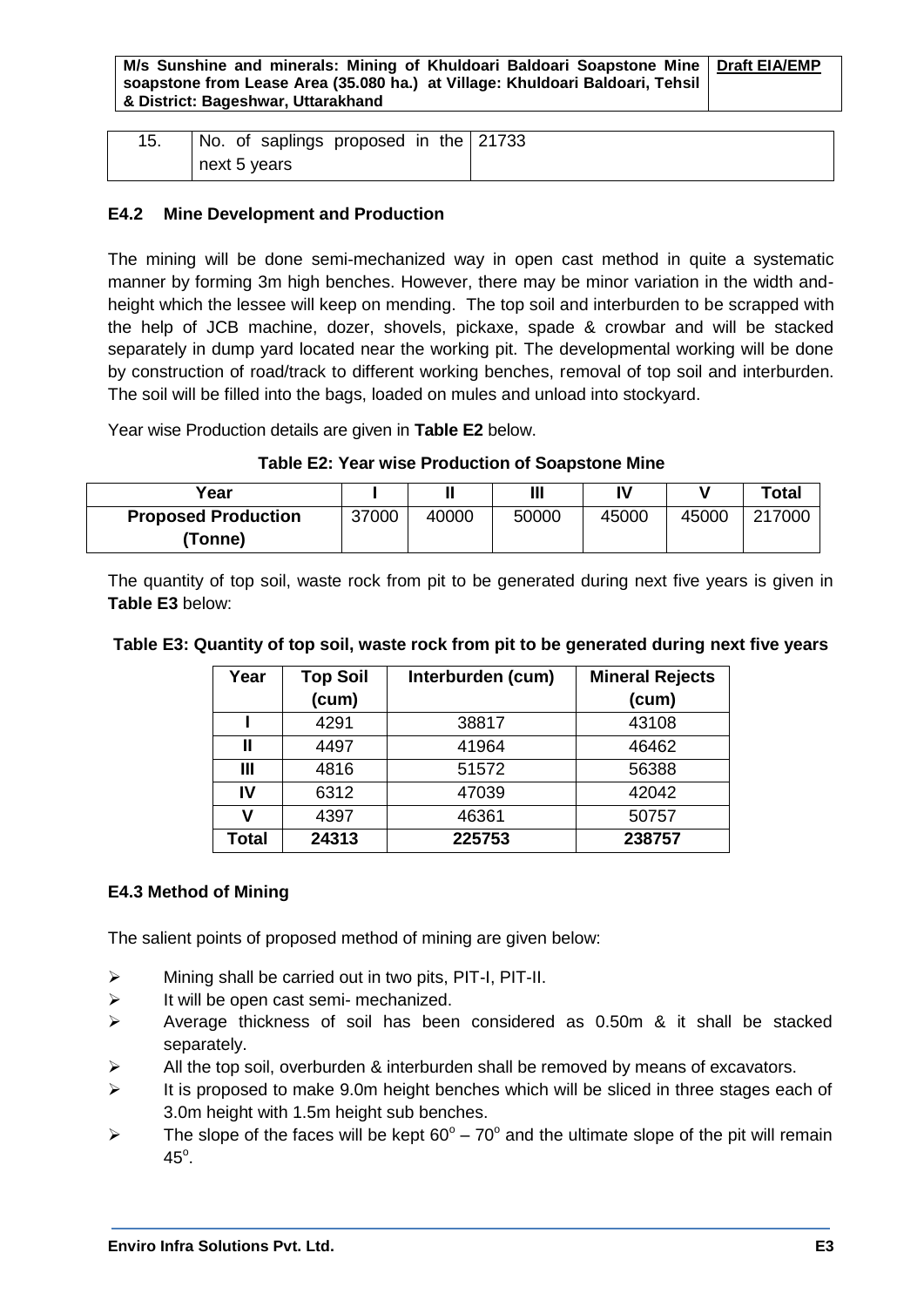**M/s Sunshine and minerals: Mining of Khuldoari Baldoari Soapstone Mine soapstone from Lease Area (35.080 ha.) at Village: Khuldoari Baldoari, Tehsil & District: Bageshwar, Uttarakhand Draft EIA/EMP**

- $\triangleright$  The face length shall be kept 40m to 70m in staggered manner. Amount of advancement will be kept 5m to 20m and bench height shall be kept 1.5m and slope of benches shall be kept 45 degree.
- $\triangleright$  Generally small quantities of magnesite interlocked with soapstone that is inseparable in nature so 5% of total recoverable soapstone has been considered as mining losses.

#### **E5 IMPACT ON LAND USE, RECLAMATION OF MINED OUT AREAS AND AFFORESTATION PROGRAMME**

#### **Impact on land use & reclamation of mined out areas**

Opencast mining activities may alter the landscape of the lease area and also cause some disturbance to the surface features of the surrounding areas. Mining will be done after leaving 7.5 m safety barrier.

Plantation will be developed in consultation with district administration/ local authority, wherever feasible.

The Existing land use pattern is agricultural land. The impact on land form or physiography will be land use on the hilly terrain will undergo radical changes due to the open cast mining.

#### **Proposal for reclamation of land affected by mining activities:**

The mining will commence from the higher levels and will advance towards lower levels. Intermittent backfilling will commence from the higher levels and subsequently advance towards the lower elevation so that terraced agriculture fields would undertake in such a manner that original land use will be restored i.e. before the onset of monsoon will be handed over to cultivators for cultivation. The final backfilling will be started once the ultimate benches are formed and pit reaches the optimum economic depth. All recovery of the mineral will be of the saleable grade.

Plantation will be raised in 7.5m barrier zone along the boundaries of the mining lease area by planting the native species around ML area, backfilled and reclaimed area, around water body, roads etc. in consultation with the local DFO/Agriculture department. The details of the year wise plantation have been shown in **Table E4**.

| Year         | Plantation within 7.5m of the area |                 | Total no. of sapling |
|--------------|------------------------------------|-----------------|----------------------|
|              | Area (ha.)                         | No. of saplings |                      |
| 2020-21      | 0.063                              | 284             | 284                  |
| 2021-22      | 0.070                              | 315             | 315                  |
| 2022-23      | 0.065                              | 293             | 293                  |
| 2023-24      | 0.090                              | 405             | 405                  |
| 2024-25      | 0.098                              | 441             | 441                  |
| <b>Total</b> | 0.385                              | 1733            | 1733                 |

**Table E4: Year wise Afforestation scheduled**

**\*Besides these 20000 more no. of more samplings will be done all along the periphery of the mine lease area/in the nearby van panchayat land in Khuldoari Baldoari, Tuper and Chirang villages. Total no. of trees shall be planted in first two years and in the next three**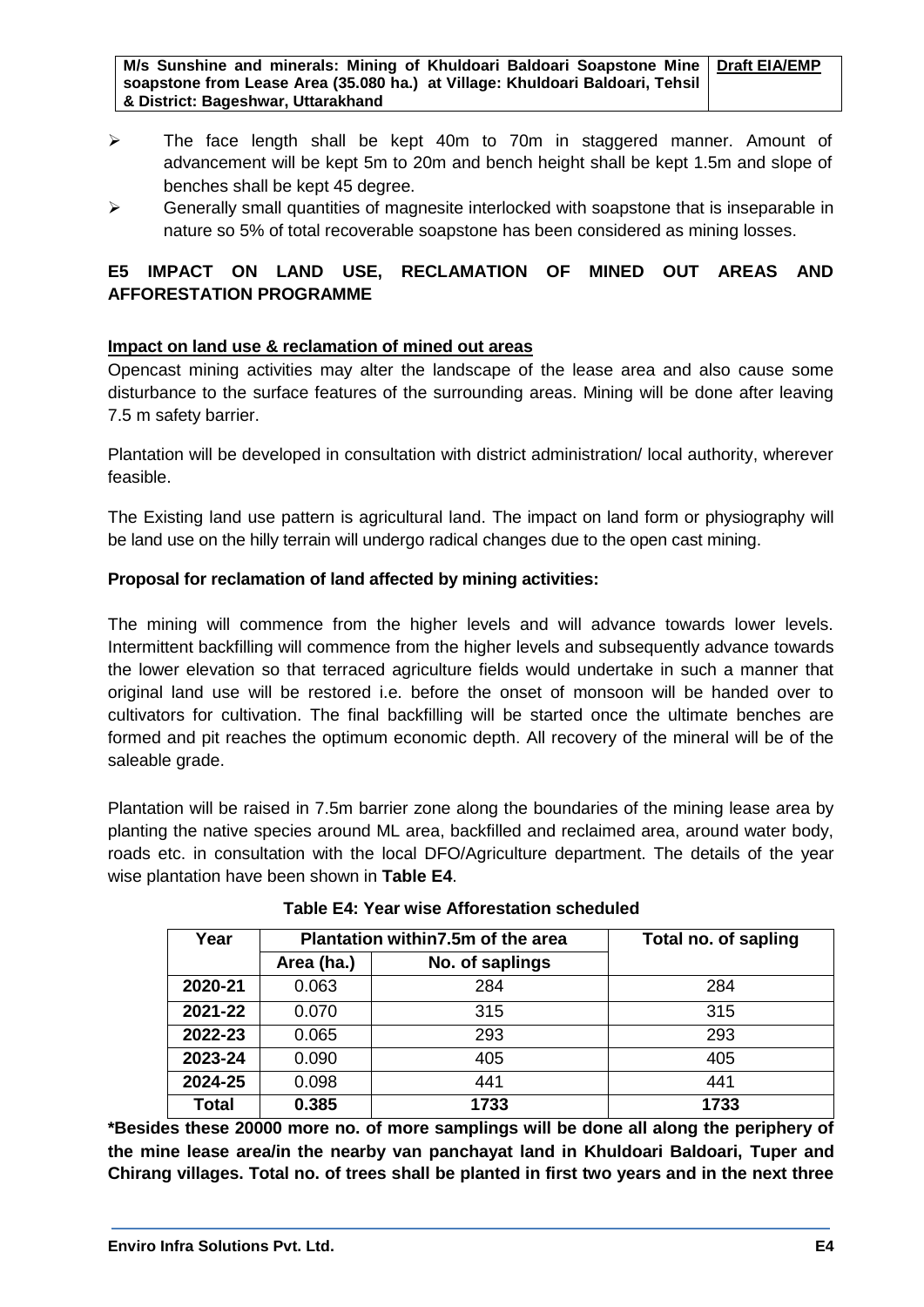**years its maintenance will take place. Local native species like Peach (Khubani), Pears (Nashpati), Apricot (Aaru), Plumk, Mehal, Kaphal, Chilmora etc. shall be planted.**

#### **E6 LAND USE PATTERN**

Presently (pre-mining), the land covered under the mine lease area is non-forest agricultural land.

#### **E7 BASELINE ENVIRONMENTAL STATUS**

#### **E7.1 Soil Quality**

Five soil samples were collected in and around the mine lease area to assess the present soil quality of the region. In the study area, variations in the pH of the soil were found to be slightly basic (7.36 to 7.88). Electrical conductivity (EC) is a measure of the soluble salts and ionic activity in the soil. In the collected soil samples the conductivity ranged from 220.12 – 340.26 µmhos/cm. Based on the results, it is evident that the soils are not contaminated by any polluting sources.

#### **E7.2 Meteorology**

Meteorological data at the site was monitored during 1<sup>st</sup> Dec 2020 to 28 Feb 2021 representing winter season.

#### **E7.3 Ambient Air Quality**

Ambient Air Quality Monitoring (AAQM) has been carried out at five locations during pre-monsoon season from Dec 2020 to Feb 2021. The minimum and maximum level of PM10 recorded within the study area was in the range of 34.5 µg/m3 to 54.2 µg/m3 with the 98th percentile ranging between 45.1 µg/m3 to 54.1 µg/m3. The minimum and maximum level of PM2.5 recorded within the study area was in the range of 12.4 µg/m3 to 28.2 µg/m3 with the 98th percentile ranging between 21.2 µg/m3 to 28.1 µg/m3. The minimum and maximum concentration of SO2 recorded within the study area was  $< 5.0$  to 6.0  $\mu$ g/m3 with the 98th percentile ranging between 5.0  $\mu$ g/m3 to 5.8 µg/m3. The minimum and maximum level of NO2 recorded within the study area was in the range of was 5.7 µg/m3 to 19.2 µg/m3 with the 98th percentile ranging between 12.2 µg/m3 to 19.1 µg/m3. The results thus obtained indicate that the concentrations of PM10, PM2.5, SO2 and NO2 in the Ambient Air are well within the National Ambient Air Quality (NAAQ) standards for Industrial, Residential, Rural and other areas.

#### **E7.4 Water Quality**

To assess the physical and chemical properties of water in the region, water samples from 8 locations were collected from various water sources around the mine lease area.

The pH was varying for ground water from 7.36 to 7.86 and the surface water are 7.28 to 7.37. The total dissolved solids in ground water are varying from 196.6 mg/l to 413.34 mg/l whereas in surface water varying from 186.98 mg/l to 190.16 mg/l. The chloride level in the ground water samples collected in the study area were ranging from 12.6 mg/l to a maximum of 46 mg/l similarly, in surface water samples 16.8 mg/l to 17.9 mg/l. The hardness is varying from the hardness is varying from 182.44 mg/l to 288.2 mg/l and in surface water sample from 187.14 mg/l to 189.12 mg/l.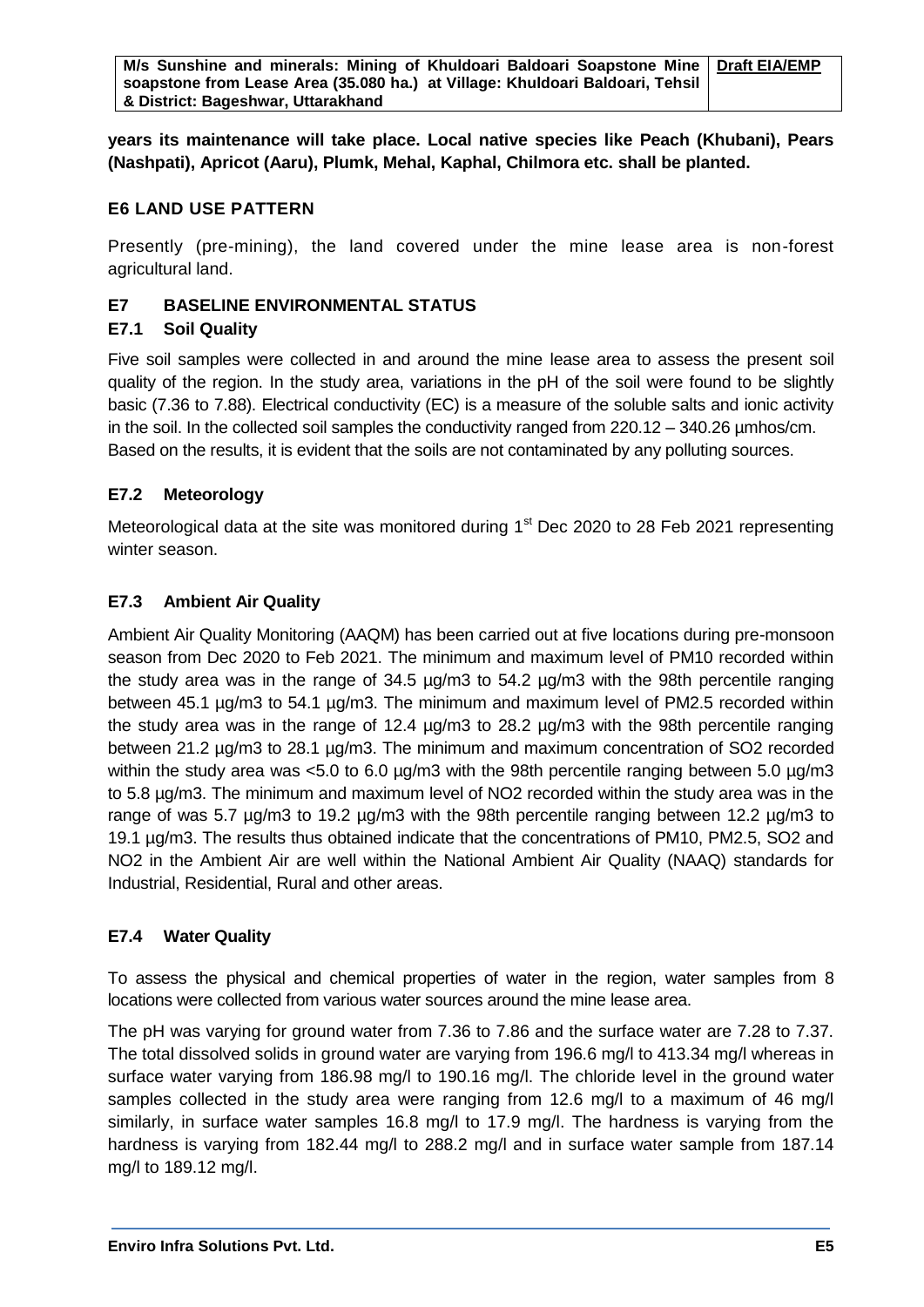The results indicate groundwater is generally in conformity with the drinking water standards (IS: 10500) and surface water is in conformity with IS-2296 standards.

#### **E7.5 Noise Levels**

Ambient noise levels were measured at Five locations around the proposed mine site. Assessment of average logarithm night time Leq (Ln) varies from 38.3 to 55.7 dB (A) and the average logarithm daytime Leq (Ld) varies from 49.2 to 62.3 dB (A) within the study area.

#### **E7.6 Ecological Environment**

Based on the field studies and review of published literature, it is observed that there are two Schedule-I species present in the study area of the mine lease area i.e. Indian Leopard and Asiatic Black Bear. There are no wildlife sanctuaries and National Parks within the study area of 10-km radius. However, the nearest RF from the mine lease is Khuldoari Baldoari Reserve Forest at a distance of 300 m.

#### **E7.7 Social Environment**

According to the 2011 census of India, Bageshwar has a population of 2,59,898. The total SC population in Bageshwar district is 72,061 which is 27.72% of the total population, while ST population is 1982, which is 0.76% of the total population. The literate population in Bageshwar district is 1,79,483, out of which male & female are 97,546 and 81,937 respectively. The male literates represent 54.35% while female represent 45.65% of the total population.

#### **E8 ANTICIPATED ENVIRONMENTAL IMPACTS**

#### **E8.1 Impact on Air Quality**

Soapstone mine where  $PM_{10}$  and  $PM_{2.5}$  will be the main pollutants generated in mining activities. The emissions of Sulphur dioxide  $(SO_2)$ , Nitrogen Oxide  $(NO_2)$  contributed by diesel operated equipment and vehicles movement were considered marginal as branded make and vehicles with PUC certificate will be operated only. Fugitive dust and particulates are major pollutants occurred in the mining activities. Fugitive emissions will be settled by 70- 80% by use of multiple water sprinklers. Prediction of impacts on air environment will be made with proposed production and net increase in  $PM_{10}$  and  $PM_{2.5}$  emissions at the proposed site and at the 10 km radius of study area due to mining activities.

Air pollution sources in the operating mine was classified into two categories

- i. Loading and unloading of mineral and OB, IB
- ii. Transportation on the haul road

#### **E8.2 Impact on Water Resources**

#### **Surface Water Resources**

The topography of the area will not be largely changed in view of the proposed concurrent reclamation. During the mining activity period, there is a possibility of mixing of freshly disturbed material with the rain water. To take care of such happenings, retaining walls have been provided along the backfilled pits and along the soil and interburden dumps.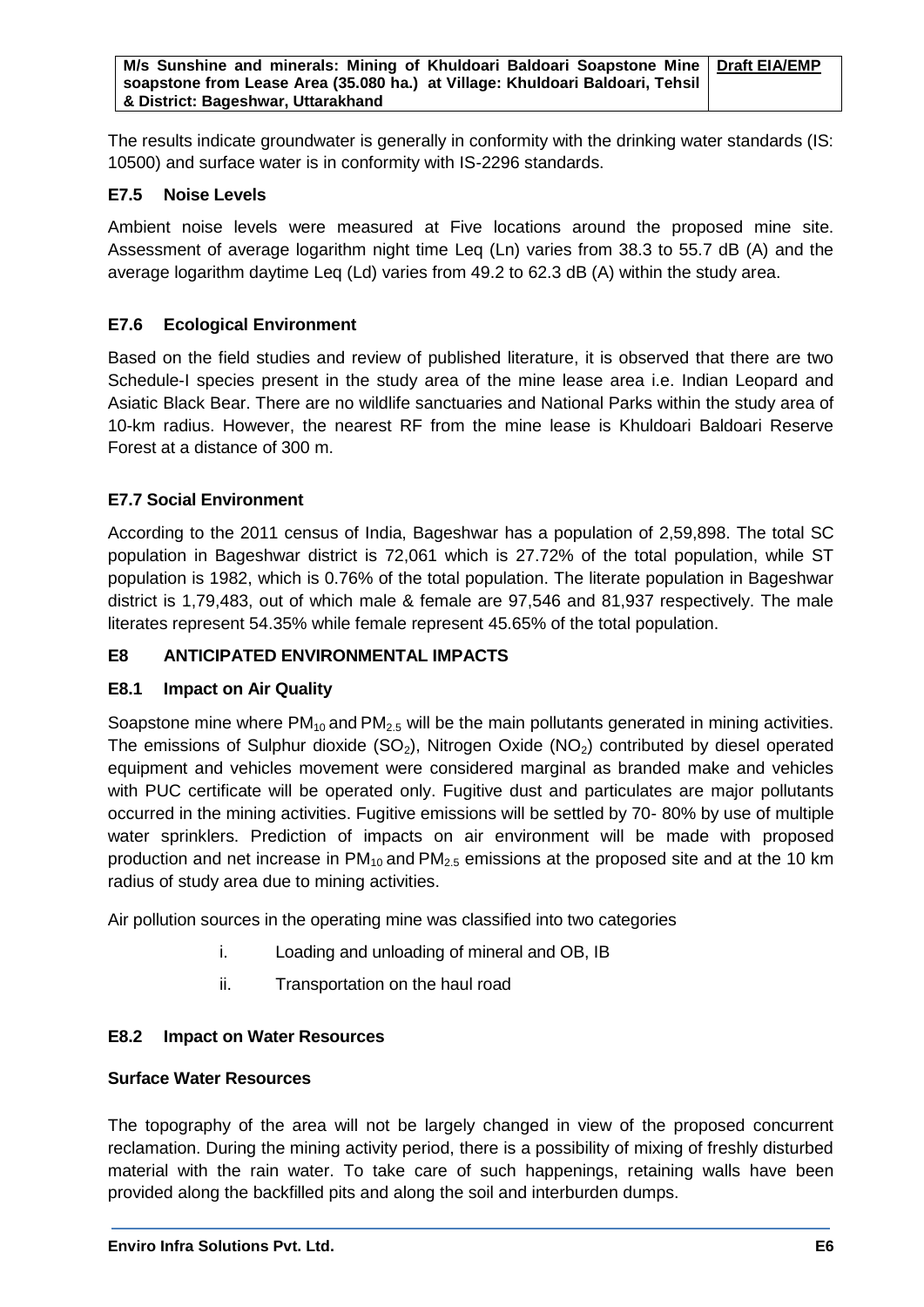#### **Groundwater Resources**

The water table in hills is usually very deep and does not have any relevance with mining activities. However, concurrent restoration to original topography will not be disturbing the percolating water.

#### **E8.3 Impact on Water Quality**

The impact on water quality will be confined to increased suspended solids during rain. The dumps will be secured with toe walls and rainy water will not carry significant suspended material.

#### **E8.4 Impact on Noise Levels and Ground Vibrations**

With the mining operations, due to the deployment of machinery, operation for mine development, excavation and transportation of soapstone and men, it is imperative that noise levels would increase. Assessment of average logarithm night time Leq (Ln) varies from 36.4 to 40.8 dB (A) and the average logarithm daytime Leq (Ld) varies from 42.8 to 52.5 dB (A) within the study area which is within the prescribed limit. It is also observed that these incremental noise levels will not significantly affect the existing ambient noise levels.

#### **E8.5 Impact on Soil**

The environmental impacts of the mining activities on topsoil are based on the quantity of removal of topsoil and its dumping. In the present project as it is proposed to temporarily store the topsoil and use it for plantation schemes, no impact of dozing of topsoil is envisaged.

The soil erosion from overburden and interburden dumps is not envisaged in the present project, as sufficient measures as detailed in the EMP would be undertaken.

#### **E8.6 Impact on Flora and Fauna**

There is no forest area in the core zone area of the lease. As the mining activity is restricted to core zone, no significant impact on the flora of the buffer zone due to the proposed mining of Soapstone is anticipated.

It is proposed to include *Alternanthera paronychioides, Cassia tora* and *Holoptelea integrifolia* in the plantation program as they serve as sinks for gaseous emissions. Extensive plantation comprising of pollutant resistant trees will be undertaken, which will serve not only as pollution sink but also as a noise barrier.

The incremental dust generations due to the mining operations, at the boundary of the mine lease are insignificant and it is also expected that with the adoption of mitigatory measures as suggested in EMP, the impact due to operation of the mine will be minimal on the terrestrial ecosystem and also on the adjacent forest area.

The impact on the fauna of the buffer zone due to the mining activity will be marginal. The proposed progressive plantation over a period of time will reduce the impact, if any, on the fauna.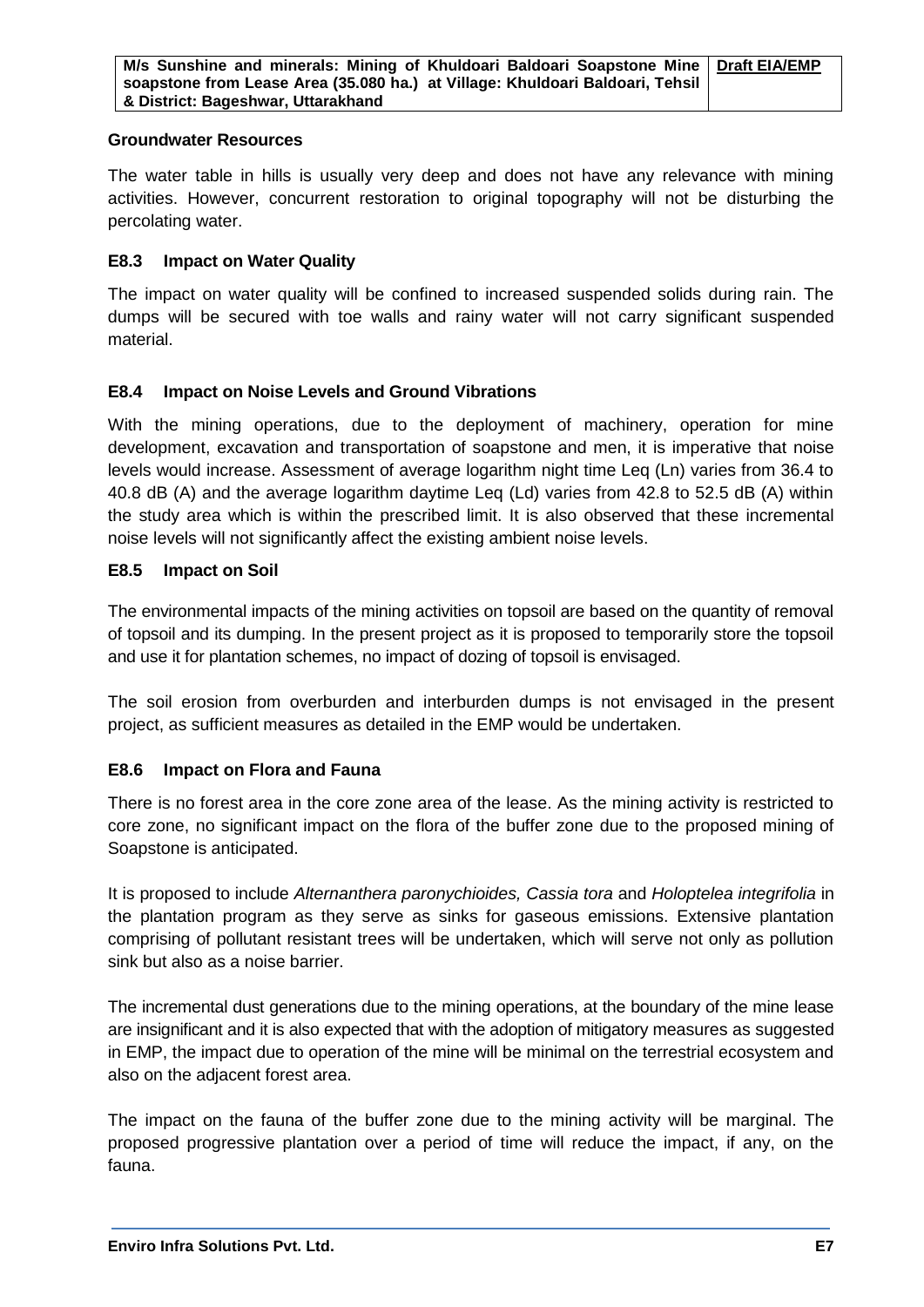#### **E8.7 Impact on Land Use Pattern**

The proposed opencast mine will result in change the land use pattern of the ML area. The land degradation is expected during mining activities like excavation, overburden dumping, soil extraction etc. Land requirement for the project has been assessed considering functional needs.

#### **E8.8 I mpact on Socio - Economic Aspects**

The mine area does not cover any habitation. Hence the mining activity does not involve any displacement of human settlement. No public buildings, places, monuments etc exist within the lease area or in the vicinity. The mining operation will not disturb/ relocate any village or need resettlement. Thus no adverse impact is anticipated.

The impact of mining activity in the area is positive on the socio-economic environment of the region. The proposed Soapstone Mine will be providing employment to local population and it will be give preference to the local people whenever there is requirement of man power.

#### **E9 ENVIRONMENTAL MANAGEMENT PLAN**

The summary of environmental mitigation measures are given in **Table-E5**.

| <b>Impact Predicted</b>                                | <b>Suggestive measure</b>                                                                                                                                                                                                                                            |
|--------------------------------------------------------|----------------------------------------------------------------------------------------------------------------------------------------------------------------------------------------------------------------------------------------------------------------------|
| Disturbance of free movement /<br>living of wild fauna | wareness camps will be conducted for labours to<br>make them aware about sensitivity/importance of<br>forest life.                                                                                                                                                   |
|                                                        | o tract or new road for movement of labours or<br>vehicles be laid in reserve forest area, this will prevent<br>forest fragmentation, encroachment and human -<br>animal encounter.                                                                                  |
|                                                        | are will be taken that noise produced during vehicles<br>movement for carrying ore materials are within the<br>permissible noise level. Higher noise level in the forest<br>area will lead to restless and failure in detection of<br>calls of mates and young ones. |
|                                                        | are will be taken that no hunting of animals carried out<br>by labours.                                                                                                                                                                                              |
|                                                        | f wild animals are noticed crossing the core zone, it<br>will not be disturbed at all.                                                                                                                                                                               |
|                                                        |                                                                                                                                                                                                                                                                      |

**Table-E5: Proposed Environmental Mitigation Measures**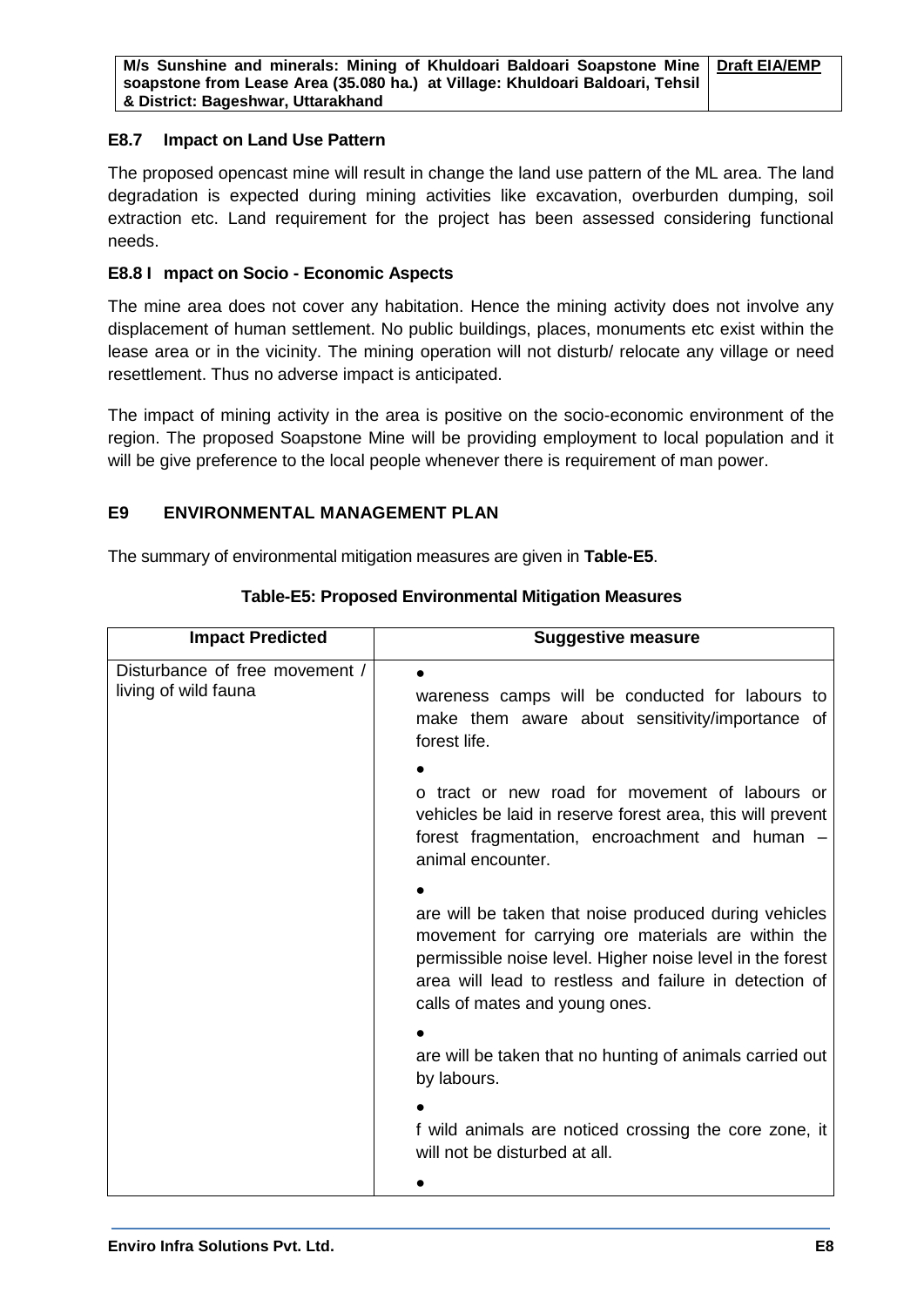| M/s Sunshine and minerals: Mining of Khuldoari Baldoari Soapstone Mine   Draft EIA/EMP |  |
|----------------------------------------------------------------------------------------|--|
| soapstone from Lease Area (35.080 ha.) at Village: Khuldoari Baldoari, Tehsil          |  |
| & District: Bageshwar, Uttarakhand                                                     |  |

|                            | abours will not be allowed to discards food, plastic<br>etc., which can attract animals near the core site.<br>nly low polluting vehicle will be allowed for carrying<br>ore materials. All vehicles allowed in the project site<br>area will have to provide pollution under control<br>certificate at the end of three months.<br>o honk will be allowed in the forest area, noise level<br>will be within permissible limit (silent zone-50dB<br>during day time) as per noise pollution (regulation and<br>control), rules, 2000, CPCB norms. |
|----------------------------|---------------------------------------------------------------------------------------------------------------------------------------------------------------------------------------------------------------------------------------------------------------------------------------------------------------------------------------------------------------------------------------------------------------------------------------------------------------------------------------------------------------------------------------------------|
| Harvesting of forest flora | $\bullet$<br>o tree cutting, chopping, lumbering, uprooting of<br>shrubs and herbs should be allowed.<br>o pilling of ore material should in the reserve forest<br>area.<br>ollections of economically important plants will be fully<br>restricted.                                                                                                                                                                                                                                                                                              |

#### **E10 ANALYSIS OF ALTERNATIVES**

The Soapstone has been identified based on the result of geological investigations and exploration carried out by the Geological Survey of India (GSI). The mining projects are site specific as such alternate sites were not considered.

The mine is operated by opencast cum semi-mechanized method of mining. No other alternative technologies can be used because of the hard nature of the ore. Proposed mine is using eco-friendly measures to minimize the impact of mining on the surrounding environment.

#### **E11 COST ESTIMATES**

The details of the cost to for the Environmental Management plan for 5 years, the budget for Corporate Environmental Responsibility (CER) (per year) and year wise allocation of funds for the various activities proposed to be taken up under CSR programme has been given in **Table E6**, **Table E7** and **Table E8** respectively**.**

| <b>S. No.</b> | <b>Measures</b>                                                                                                             | Cost (In Rs.) |  |  |
|---------------|-----------------------------------------------------------------------------------------------------------------------------|---------------|--|--|
|               | Water Sprinkling for dust suppression                                                                                       | 1,00,000      |  |  |
|               | <b>Environmental Monitoring:</b>                                                                                            | 50,000        |  |  |
|               | <b>Ambient Air Quality Monitoring</b><br><b>Ambient Noise Monitoring</b><br>(ii)<br>(iii) Water Quality Sampling & Analysis |               |  |  |

**Table-E6: Budget for Environmental Management Plan**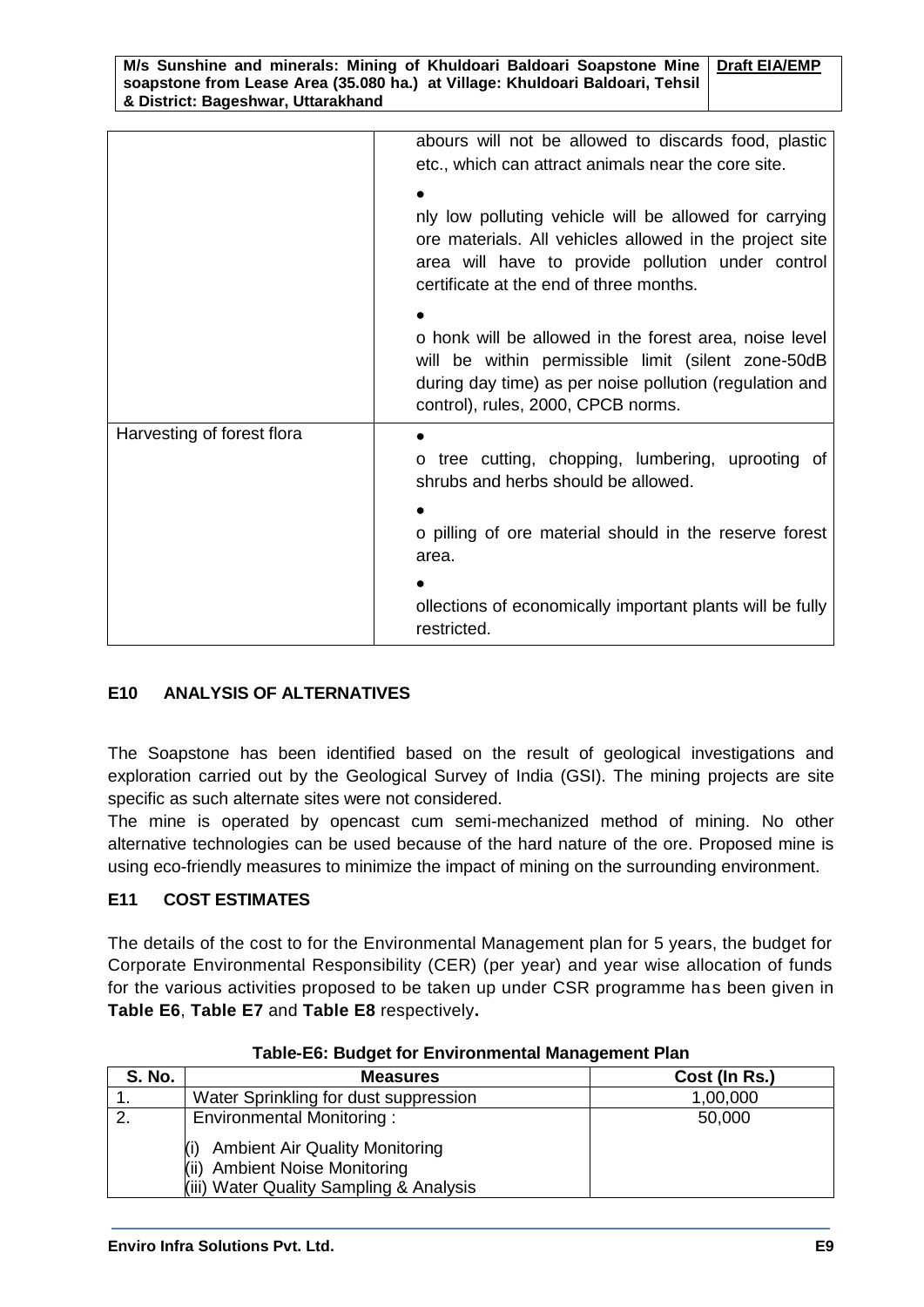#### **M/s Sunshine and minerals: Mining of Khuldoari Baldoari Soapstone Mine soapstone from Lease Area (35.080 ha.) at Village: Khuldoari Baldoari, Tehsil & District: Bageshwar, Uttarakhand Draft EIA/EMP**

|    | (iv) Soil Quality Sampling & Analysis                                       |           |
|----|-----------------------------------------------------------------------------|-----------|
| 3. | their<br>Plantation of 21733 trees along with<br>maintenance for green belt | 21,73,300 |
|    | Cost for Retaining wall/Toe wall                                            | 1,00,000  |
|    | Total                                                                       | 24,23,300 |

#### **Table E7: Budget for Corporate Environmental Responsibility (CER) (per year)**

| <b>S. No.</b> | <b>Measures</b>                                                                           | Cost (In Rs.) (per year) |
|---------------|-------------------------------------------------------------------------------------------|--------------------------|
|               | <b>Sanitation facilities</b>                                                              | 1,00,000                 |
| 2.            | Skill Development for villagers                                                           | 1,00,000                 |
| 3.            | Awareness to local farmers to increase yield of crop<br>and fodder                        | 1,00,000                 |
|               | Plantation in the community areas/schools and on<br>van panchayat land of nearby villages | 1,00,000                 |
|               | Total                                                                                     | 4,00,000                 |

#### **Table E8: Year wise allocation of funds for the various activities proposed to be taken up under CSR programme**

| <b>S. No.</b> | <b>Activities</b>                                   | <b>Allocation of Fund (Rs.)</b> |
|---------------|-----------------------------------------------------|---------------------------------|
|               | <b>Health Camps</b>                                 | 1,00,000                        |
| 2             | <b>Drinking Water Facilities</b>                    | 1,00,000                        |
| 3             | Maintenance of foot track                           | 1,00,000                        |
| 4             | Donation for Temple Construction                    | 50,000                          |
| 5             | Donation for cultural activities in the surrounding | 50,000                          |
|               | areas                                               |                                 |
| <b>Total</b>  |                                                     | 4,00,000                        |

#### **E12 ADDITIONAL STUDIES**

#### **E12.1 Risk Assessment and Disaster Management Plan**

The complete mining operation will be carried out under the management control and direction of a qualified mine manager holding Mines Manager's Certificate of Competency. Moreover, mining staff will be sent to refresher courses from time to time to keep them updated.

#### **E12.2 Disaster Management Plan**

Emergency preparedness is an important aspect in the planning of Disaster Management. Personnel would be trained suitably and prepared mentally and physically in emergency response through carefully planned, simulated procedures. Similarly, the key personnel and essential personnel shall be trained in the operations.